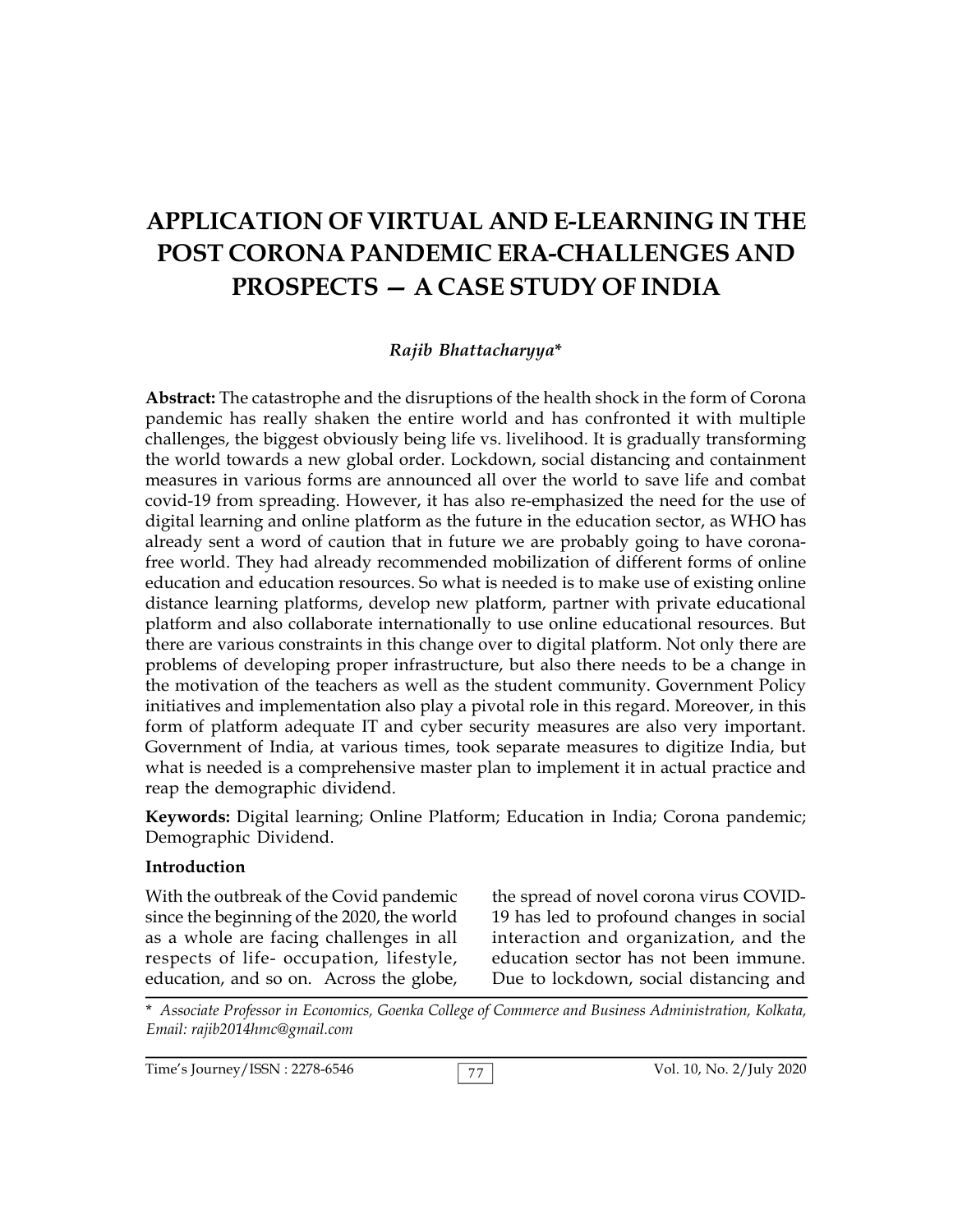various containment measures the future of the school and higher education is facing tremendous uncertainty. Beyond China, with the spread of COVID-19 across the world, as of March 13, 61 countries in Africa, Asia, Europe, the Middle East, North America, and South America have announced or implemented school and university closures and most of universities have enforced localized closures (UNESCO, 2020).It has raised the issue of "traditional vs online education" – which one is more effective as well safe from health point of view. As per the statement of UNESCO Director-General Audrey Azoulay:

*"We are entering uncharted territory and working with countries to find hi-tech, lowtech and no-tech solutions to assure the continuity of learning."*

The traditional form of education has come under immense challenge in India, where not only there has been high student teacher ratio, but in most cases the social distancing could not be guaranteed due to lack of adequate infrastructure. In this situation, to protect the students from the severe corona pandemic, the government, school authority and the higher education officials are really undecided what would be the form of education for future. So at present we need not only to address the immediate educational consequences of this unprecedented crisis, but to build up the longer-term resilience of education systems (UNESCO).

But this requires not only a reorientation of teachers, students, parents and other staff related to the education sector but also a major re-structuring of the physical and technological infrastructure in this sector. Motivation towards e-learning has already gained momentum across the globe as well as in India. But still countries like India where a majority of the population does not have access to internet or smart mobile phone, it is very difficult to implement a mass e-learning strategy that would be of benefit to the student community. Moreover, as the health pandemic has transformed into and economic pandemic, it has put serious challenge to livelihood as 52 per cent of the job losses were among those who were under 40 years of age in India (as per CMIE figures from Consumer Pyramids Household Survey) and due to lack of purchasing power this form of education may not be affordable to all section of the society.

# **Literature Survey**

Though we are still in a period of pandemic and are uncertain about what will be our future course of action, but within this short span of four to five months quite a few important research articles, studies and reports are published, which provide the basic idea of developing this paper. We mention a few of them here. Sahu (2020) in his paper has tried to highlight the potential impact of the terrible COVID-19 outbreak on the education and mental health of students and academic staff. Raj (2020) in his work made an effort to show how during the lockdown period educational institutions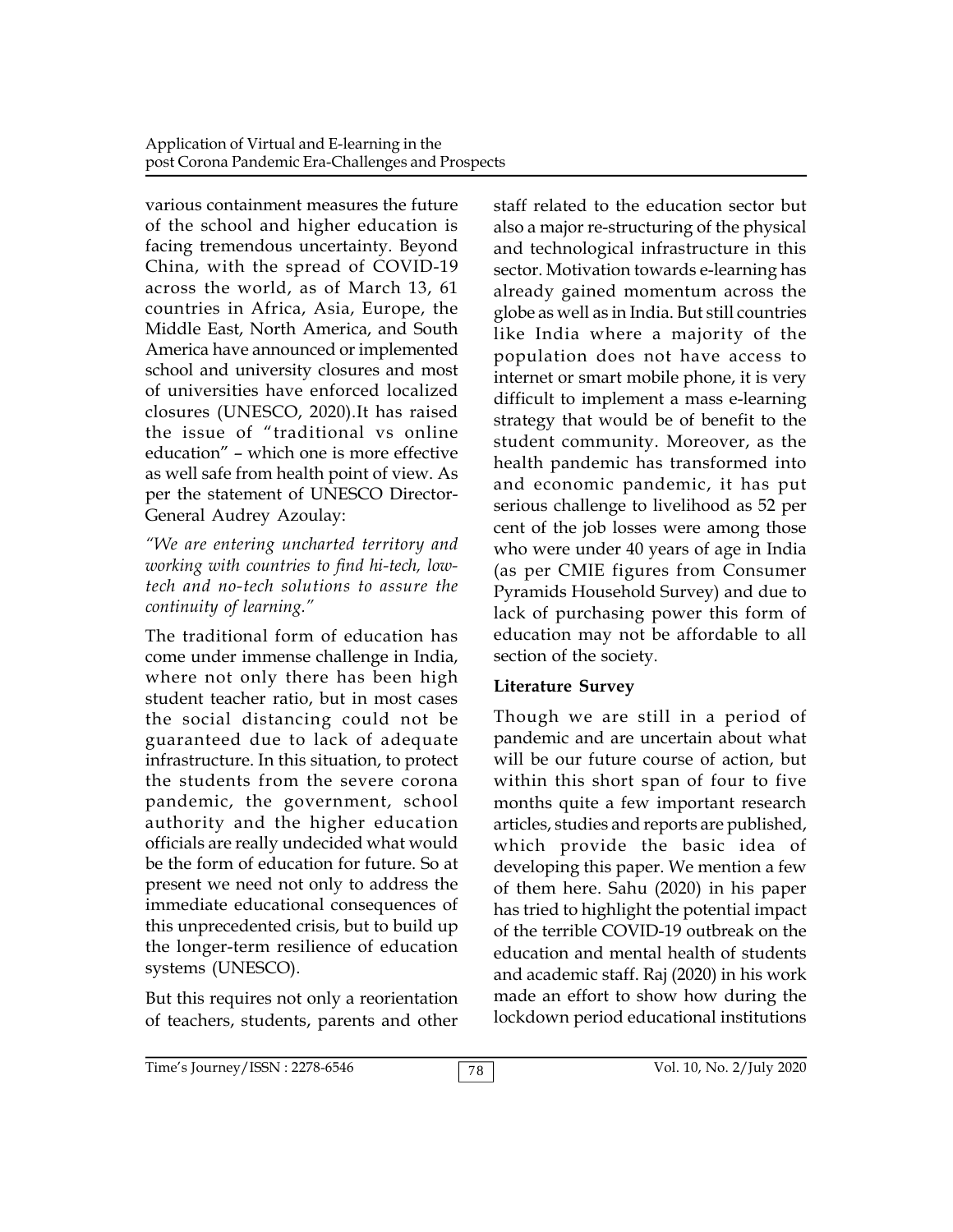are gradually shifting themselves from offline to on-line education. Mustafa (2020) in his study pointed out how school closures across the world has shed light on various socio-economic issues like digital learning, food insecurity, and homelessness, as well as access to childcare, health care, housing, internet, and disability services.UNESCO IESALC. (2020), has prepared this report on the impacts of COVID-19 on higher education. While it focuses primarily on the Latin American and Caribbean region, some of the strategies and research findings addressed apply also to other regions. The analyses and recommendations included are primarily intended for policy makers at both the systemic and institutional level. Bao's (2020) paper on a case of Peking University's online education. Six specific instructional strategies are presented to summarize current online teaching experiences for university instructors who might conduct online education in similar circumstances. The study concludes with five high-impact principles for online education: (a) high relevance between online instructional design and student learning, (b) effective delivery on online instructional information, (c) adequate support provided by faculty and teaching assistants to students; (d) high-quality participation to improve the breadth and depth of student's learning, and (e) contingency plan to deal with unexpected incidents of online education platforms. OECD Report (2020) also stresses on the importance of embracing digital learning and online collaboration as an educational response to Covid-19.

#### **Objective of the Study and Methodology**

The fundamental aim of developing this paper is to understand the extent of the impact of the corona pandemic on the education sector in India. It tries to focus on the major issues and changes that are supposed to be implemented in both the school and higher education scenario in the context of transition from traditional class room education to virtual digital elearning platforms. The study highlights the digital learning and online platforms that are in vogue in India during the period of pandemic. In this regard, the paper highlights the major platforms of digital education which has been emphasized both by the UNESCO and Government of India. In this connection the study tries to examine the latest position of e-infrastructural development along with facilities of ICTs, internets and their access and penetration in recent times in India. Lastly, the paper argues to throw some light on the economic problems related with this transitional issue, which have become prominent after the Covid-19 crisis and some policy prescriptions to overcome the problems. The entire analysis is based on secondary time series data available from various edocuments and websites

#### **Digital Learning and Online Platform**

In wake of the COVID 19 pandemic, the Indian National Commission for Cooperation with UNESCO (INCCU) has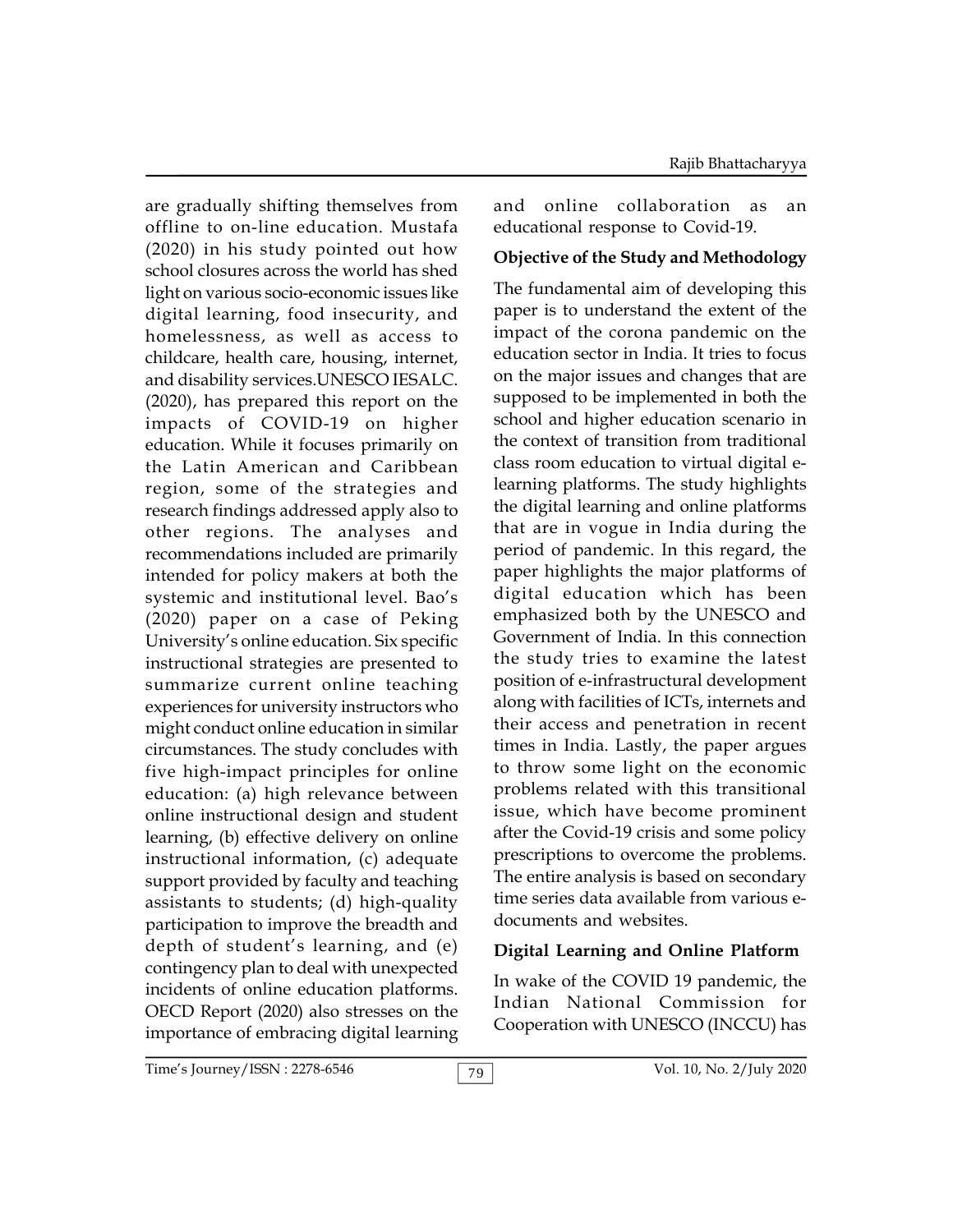been working online to carry forward the mandates of the respective Sub Commissions. The Ministry of Human Resources Development and its associated institutions are promoting digital education through **online educational platforms** and through the mediums of **TV and radio.** The Ministry has, over the last few years, developed a rich variety of online resources that are available on a variety of platforms. While students and teachers can access these through their laptops, desktops and mobile phones, these resources are being reached to learners in remote areas through Television and Radio.

# **Digital Learning Platforms Available in India**

# **a. e-PATHSHALA**

It is a portal both for school as well as for higher education. A web portal and mobile app designed and deployed by the National Council for Educational Research and Training. It has audios, videos, e-books (e-Pubs) and Flip Books for classes 1st to 12th in different languages.

## *Website: http://epathshala.nic.in or http:/ /epathshala.gov.in*

# **b. SWAYAM**

It is very popular and widely used national online education platform covering both school (class IX to XII) and Higher Education (both UG and PG) in all subjects including engineering, humanities and social sciences, law and management courses. A unique feature of SWAYAM is that, it is integrated with the conventional education. The courses are interactive and prepared by the best teachers in the country, and are available free of cost to any learner in the country.

# *Website: https://www.swayam.gov.in*

## **c. NATIONAL REPOSITORY OF OPEN EDUCATIONAL RESOURCES (NROER)**

A portal equipped with best quality informational content on diverse topics in multiple languages including documents, interactive lectures, audios, images and videos on different languages.

# *Website: http://nroer.gov.in/welcome*

# **d. DIKSHA**

This digital learning platform is exclusively for school education. It offers teachers, parents and students engaging learning material relevant to the prescribed school curriculum. It has econtent items in multiple Indian languages, catering to Grades 1-12. During the lockdown period these contents have been accessed nearly 215 million times.

*Website: https://diksha.gov.in or https:/ /seshagun.gov.in/shagun*

# **e. SWAYAM PRABHA**

This is not a website but a band of 32 DTH TV channels transmitting educational contents on 24/7 basis. The channels cover both school education (class IX to XII) And Higher Education in a wide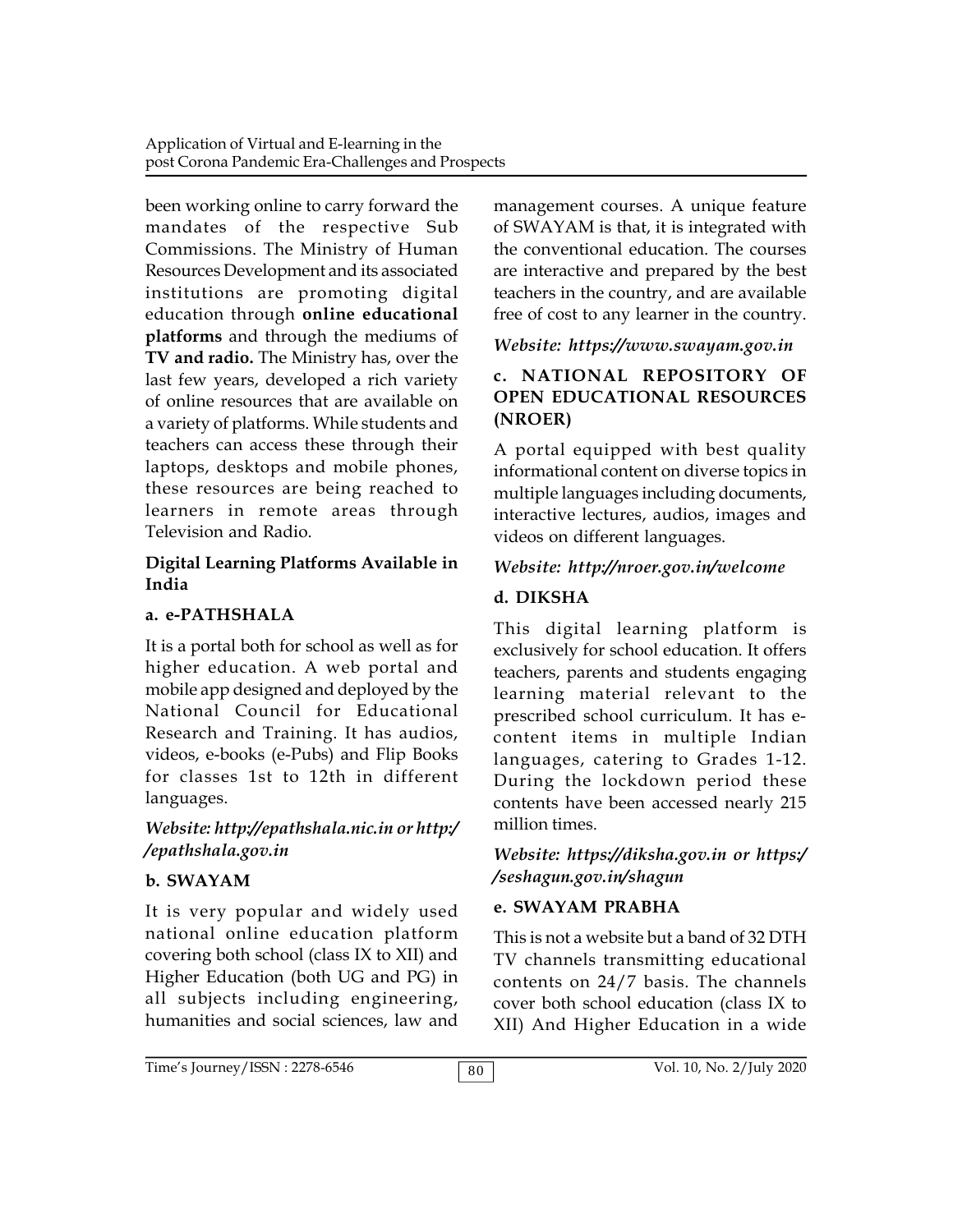range of subjects like engineering, vocational courses, teacher training, performing arts, social sciences and humanities subjects, law, medicine, agriculture and many more. These channels are available for viewing all across the country using DD free Dish set top box and antenna. Now even the private DTH operators are telecasting these courses through their channels.

# *Website: https://www.swayamprabha.gov.in*

# **f. NATIONAL DIGITAL LIBRARY**

This is a digital repository of a vast amount of academic content in different formats and provides interface support for leading Indian languages for all academic levels including researchers and life-long learners, all disciplines, all popular form of access devices and differently-abled learners.

#### *Website: https://ndl.iitkgp.ac.in*

#### **g. VIRTUAL LABS**

This provides a fully interactive simulation environment to perform experiments, collect data and answer questions to understand the knowledge acquired. IIT Delhi as the Nodal Institute with other 10 institutes is in charge of this initiative. It provides a remote access to labs in various disciplines of science and engineering.

#### *Website : http://www.vlab.co.in*

#### **h. E-YANTRA**

e-yantra enables the effective education across engineering colleges in India on embedded systems and robotics.e-Yantra also helps colleges to set-up Robotics labs/ clubs to make it a part of their routine training curriculum.

## *Website : http://www.e-yantra.org/*

**i. FOSSEE** promotes the use of open software in educational institutions. It does through instructional material, such as spoken tutorials, documentation, such as textbook companions, awareness programmes, such as conferences, training workshops.

#### *Website : http://fossee.in*

## **Infrastructural Facility and Access to Internet in India**

According to a recent report, there were 4.13 billion internet users around the world. As of June 2019, China was ranked 1st among the countries with the most internet users. China had 854 million internet users, more than double the amount of third-ranked United States with just over 293 million internet users. India is the second largest internet user in the world with users of about 560 million. Overall, all BRIC markets had more than 100 million internet users, accounting for four of the eight countries with more than 100 million internet users.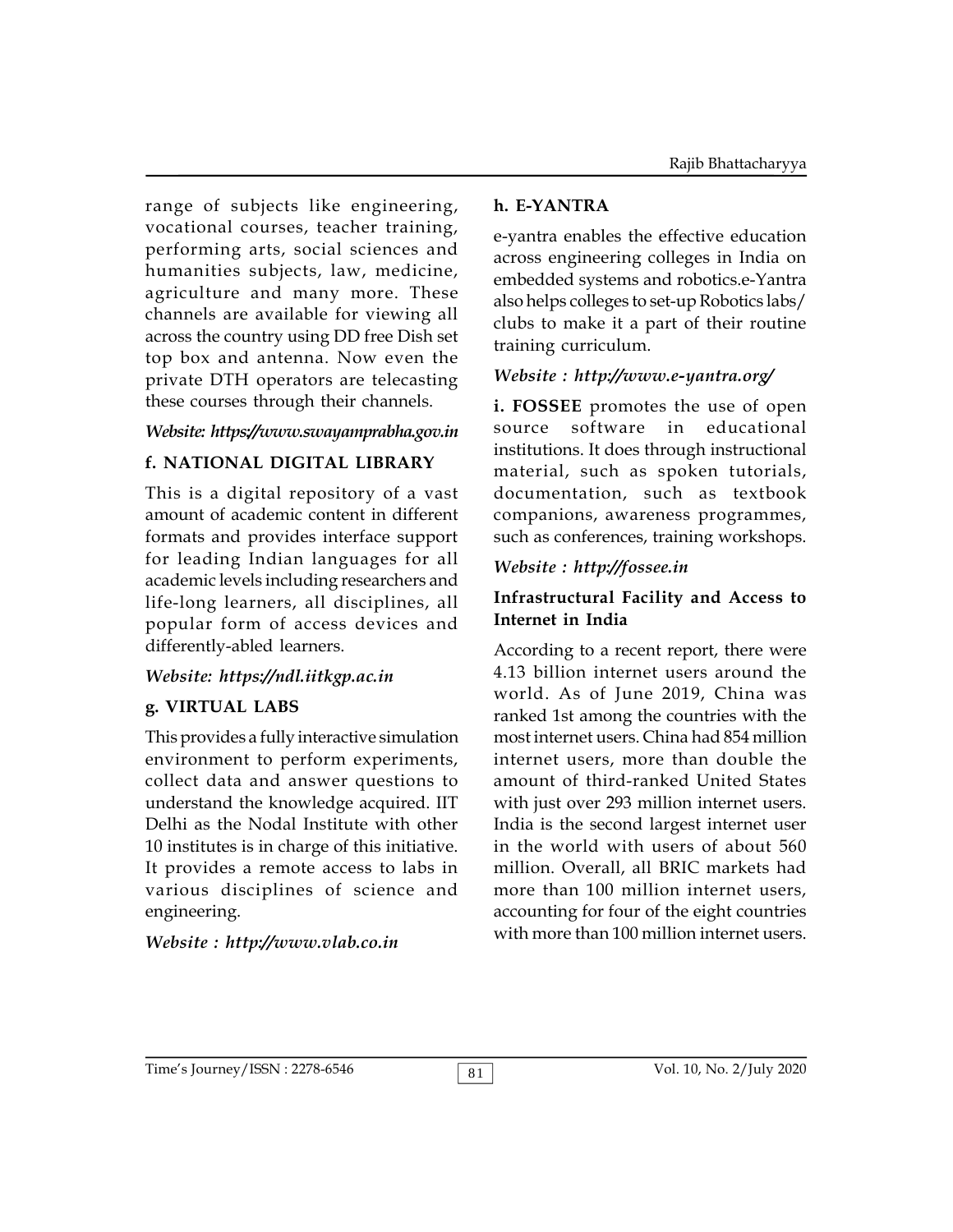

**Figure-1: Countries with the highest number of internet users as on June, 2019**

*Source: https://www.statista.com/statistics/262966/number-of-internet-users-in-selectedcountries*

In 2018, India had over 480 million internet users across the country. This figure was projected to grow to over 660 million users by 2023, indicating a big market potential in internet services for the south Asian country. Of the total internet users in the country, a majority of the people access the internet via their mobile phones. In 2018, this figure

amounted to almost 390 million across the country. Cheap availability of mobile data, a growing smart-phone user base in the country along with the utility value of smart-phones compared to desktops and tablets are some of the factors contributing to the mobile heavy internet access in India.



**Figure-2: No. of Internet users in India (in Millions)**

Time's Journey/ISSN : 2278-6546 82 Vol. 10, No. 2/July 2020

*Source: https://www.statista.com/statistics/255146/number-of-internet-users-in-india*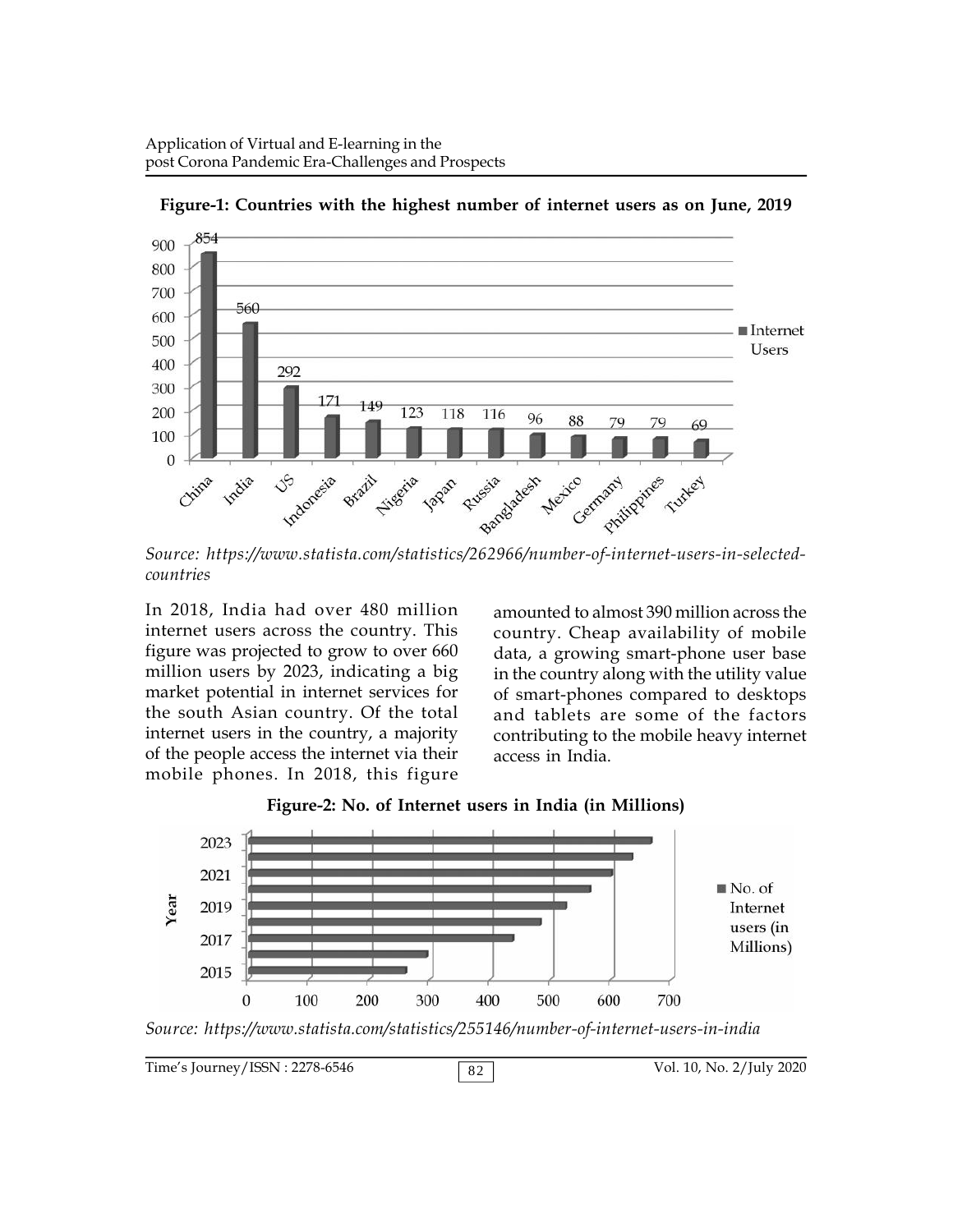Internet penetration rate in India went up to nearly around 50 percent in 2020, from just about four percent in 2007. Although these figures seem relatively low, it meant

that around half of the population of 1.37 billion people had access to internet that year.





*Source: https://www.statista.com/statistics/792074/india-internet-penetration-rate*

If we look into the basic access to mobile cellular subscriptions in India, we will find that from 1990 to 2008 there a steady and sharp increasing trend. From 2008

to 2014, it remained more or less at the same level, but from then it decreased somewhat and remained at that same level till 2018 (figure-4).



**Figure-4: Trends in Mobile Cellular Subscriptions in India**

Time's Journey/ISSN : 2278-6546 <br>
83 Vol. 10, No. 2/July 2020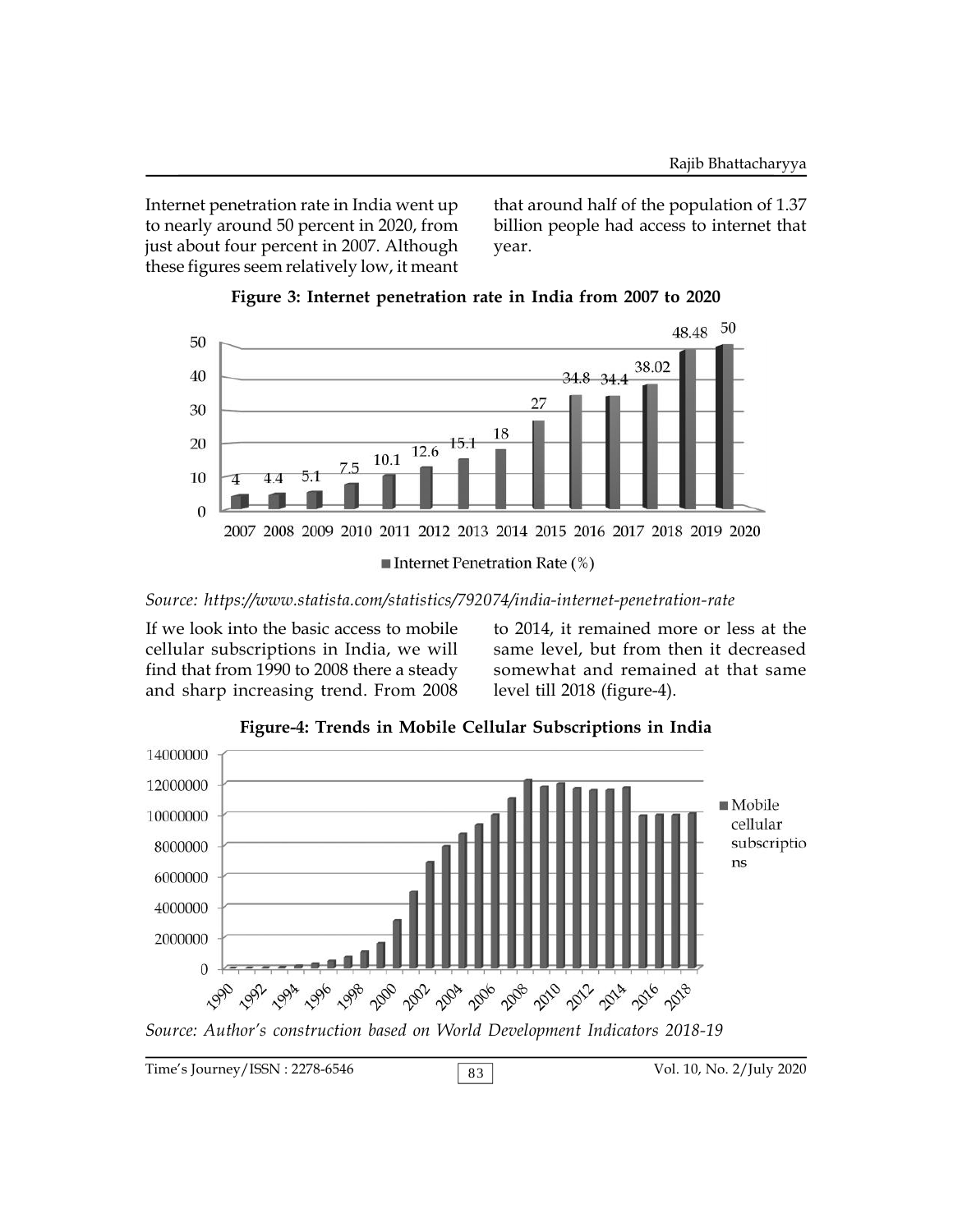In context of the above analysis, it is still very suspicious whether the change over from the traditional form of education to digital education would reach all sections of the population or not. Three things are worth mentioning in this context:

#### **i. Access and use of Information and Communication Technology (ICT).**

a. We should try our best to use existing online digital platforms.

b. We must put effort and investment to develop new online platforms (or virtual class rooms).

c. Public- private partnership in developing this platform is essential.

d. We must try to collaborate with foreign institutions to share online educational resources.

e. We should provide and train our teaching faculty with digital learning opportunities.

f. There must not be any digital divide across gender, wealth and places (rural or urban).

# **ii. Usability and Literacy**

Access to education continues to be a greater barrier for women than men; an estimated two thirds of the world's illiterate are women. (*UNESCO, Statistics).* Having all students connected at the same time may not be feasible, at some places but it must be made and monitored in such a manner that the elearning and digital platform may be useable within a specific time frame. This requires more emphasis in the long run on computer based education system from the school levels.

# **iii. Development and design**

Technology enhanced learning leverages technology to maximize learning within an environment of high-quality course design that can offer students the options of time, place, and pace, and emphasizes different learning styles. The following five laws play vital role in applying effective technology enhanced learning (Huang, Chen, Yang, & Loewen, 2013).

# **a. On intrinsic access to E-learning resources (related to learning resources)**

If learners take the initiative to browse or to ''read through'' all e-learning resources in order to learn more effectively than face-to-face teaching, the resources have to satisfy the following five basic conditions: (a) The contents are of learners' interests or necessary for them to solve problems; (b) The contents are of moderate difficulty and in an appropriate scale, so that cognitive ''overload'' will not occur; (c) The structure of the contents is simple and clear, which will reduce the cognitive load of learners; (d) The content is well designed to avoid visual strain; and, (e) The navigation layout is clear with moderate depth so that the learners will not get lost during the navigation on a given learning system.

#### **b. On virtual learning communities (related to learning environments)**

If learners want to communicate in Virtual Learning Environments (VLE) as in the authentic classroom environments, the following three basic conditions are required: (a) Build a trustful learning environment, via providing continuous encouragements, so learners feel a sense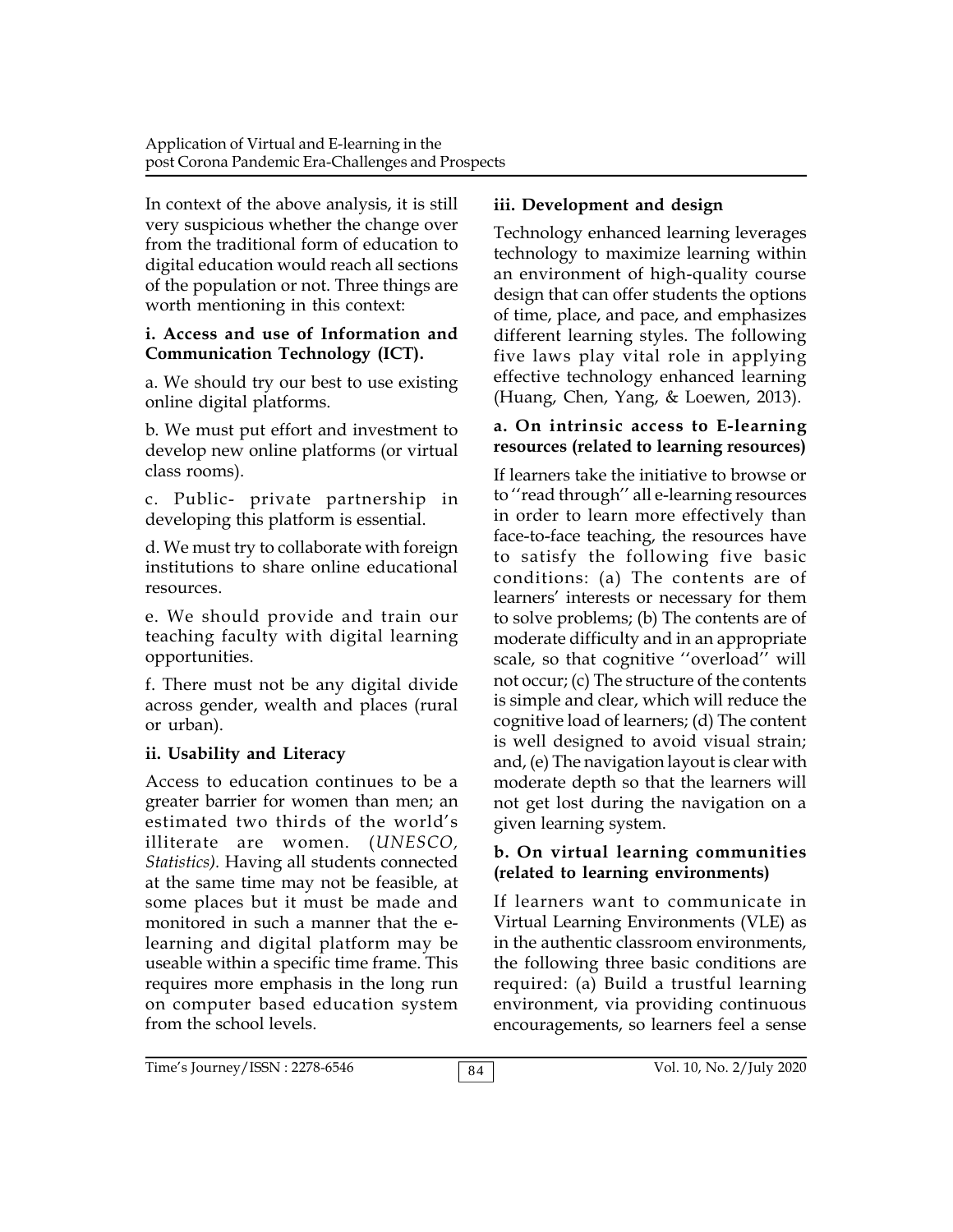of ''belonging to the group and environment''; (b) Provide timely feedback to learners, so they can find the answers and acquire a sense of achievement in the VLE; and, (c) Allow learners to gain a sense of emotional identification and release their desire of ''competition'' or ''performance''.

#### **c. On learning management systems (related to the learning system).**

To effectively manage the learning process using Learning Management Systems (LMS), the following four basic conditions should be satisfied: (a) The LMS structure and the ''teaching process'' are highly coupled; (b) The LMS incorporates automatic services, such as automatic dashboards, which can reduce the teachers and the students' workload; (c) The generated learning data of both the students and teachers are safe to CMIE protect their privacy; and, (d) The LMS should be well-designed in order to provide friendly learning and teaching experiences to both students and teachers respectively.

#### **d. On user's understanding of the designer's intention (related to system design)**

Design that does not take into account the user experience might lead to inconvenient learning experiences. In order to overcome this problem, the following three methods can be applied: (a) The use of ''metaphor'' and ''common sense''; (b) Clear and concise documents; and, (c) A universal standard of labels and symbols that is made public and available to teachers and students.

# **e. On learner's asking for help (related to users)**

In order to make learners more motivated to ask their teachers for help when encountering difficulties, there are three necessary conditions: (a) Appropriate external encouragements (from the teachers, administration, etc.); (b) The intimacy between teachers and students; and, (c) Timely and effective feedback.

## **Challenges Faced by India in Implementing Digital Education**

## **a. Problems in the Transition to Implement Digital E-learning Platforms**

As per ILO estimates (April, 2020), full or partial lockdown measures are now affecting almost 2.7 billion workers, representing around 81 per cent of the world's workforce. In India also as per report  $May 2020$ , the unemployment rate is 23.48 percent. As per CMIE report April, 2020, 27 million youth in the age group of 20-30 years lost their jobs. Considering this massive unemployment scenario there will be a lack of purchasing power or effective demand of a huge proportion of the population. As countries like India has a huge proportion of working population in the informal sector, who are either under temporary or permanent layoff, it is very difficult to ensure each family to bear the burden off carrying on e-class at this moment. As the question of life vs. livelihood has become a major issue now, it is really very difficult to say whether all sections of students can reap the benefits of this digital platform.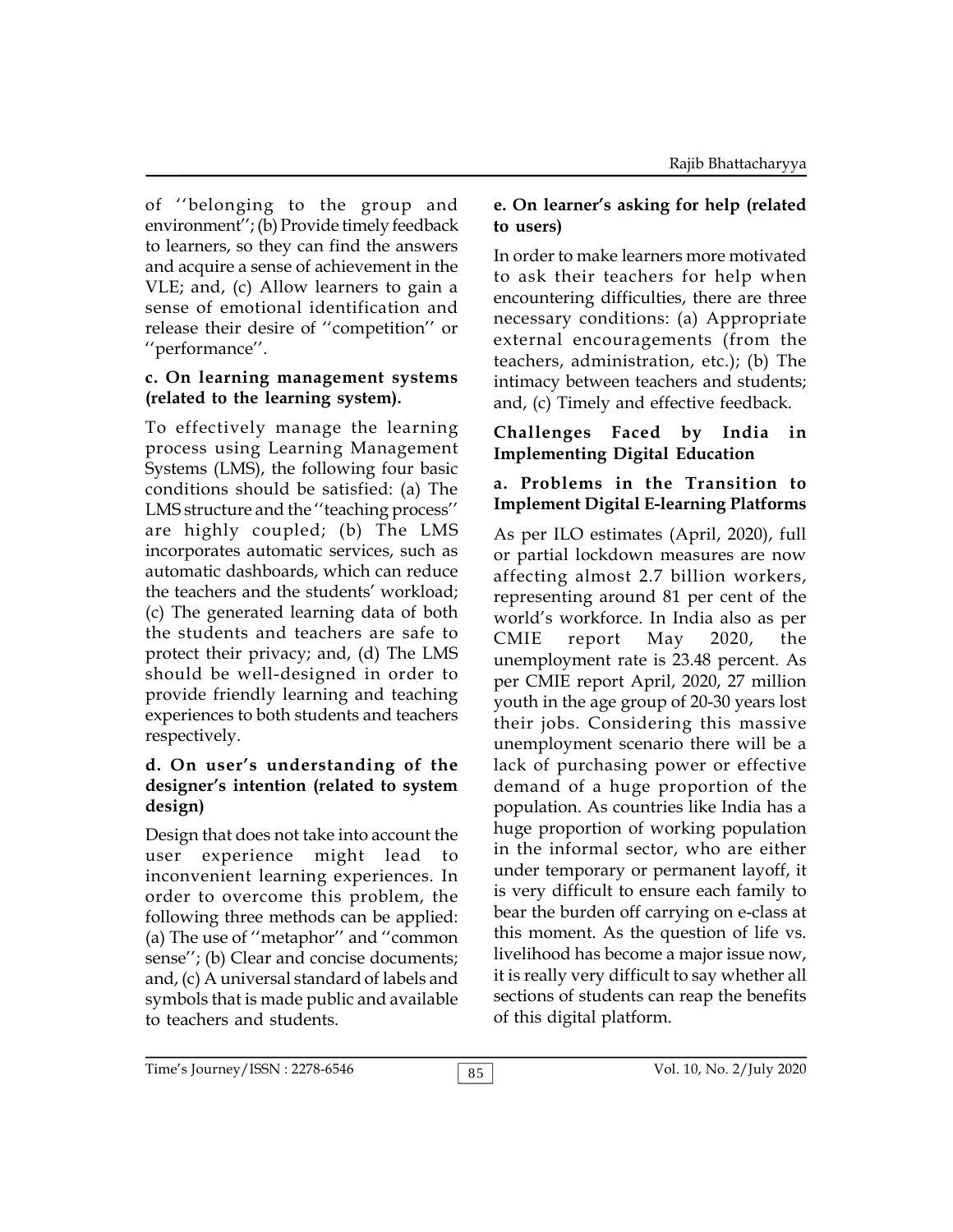### **b. Problems Relating to Protection of Data Privacy and Data Security**

One of the most important issues is assessing data security when uploading data or educational resources to web spaces, as well as when sharing them with other organizations or individuals. Measures should be taken to ensure that The the use of applications and platforms does not violate students' data privacy. Ministry of Home Affairs, Government of India, came out with a Handbook for students on cyber safety. It discusses extensively on various cyber threats impacting people, cyber bullying, cyber<br>resonance cyclification of the personal grooming, email fraud, online transaction fraud, safeguarding social network profile.

# **c. Lack of Investment in ICT for development of Online platforms**

Technology can be a significant enabler

for achieving quality education with the attendant objectives of access, quality and equity. For this to happen, substantial investment will need to be made across the spectrum of education, including infrastructure and maintenance, teacher education, and content and curriculum. National Information and Communication Technology (ICT) policy (2012) talked of states provisioning infrastructure, and schools imparting "ICT literacy". The Draft NEP (2019) in contrast mentions the role of personal devices, and the ability of students to learn on their own. Today, low-cost devices provide data communication, computation and multimedia on a single platform, and students generally learn to operate them quickly and effectively. Hence, personal devices have the potential to support technology-based educational interventions.

**Table-1: Trends in Expenditure by Govt. (Centre and State) in Education Sector in India**

|                                                       |      | 2014-15 2015-16 |      |      | 2016-17 2017-18 2018-19 RE | 2019-20 BE |
|-------------------------------------------------------|------|-----------------|------|------|----------------------------|------------|
| Education<br>(in Lakh crore)                          | 3.54 | 3.92            | 4.35 | 4.83 | 5.81                       | 6.43       |
| Education<br>$(% \mathcal{L}_{0}^{\infty}$ (% of GDP) | 2.8  | 2.8             | 2.8  | 2.8  | 3.1                        | 3.1        |
| Education<br>(as% of Total<br>Expenditure)            | 10.8 | 10.4            | 10.2 | 10.7 | 10.5                       | 10.6       |

*Source: Economic Survey 2019-20*

As per the latest Economic Survey 2019- 20, we can easily visualize the trends in expenditure by the government (both

Centre as well as the State) on education in India. It clearly shows a dismal picture. Though in amount it may be increasing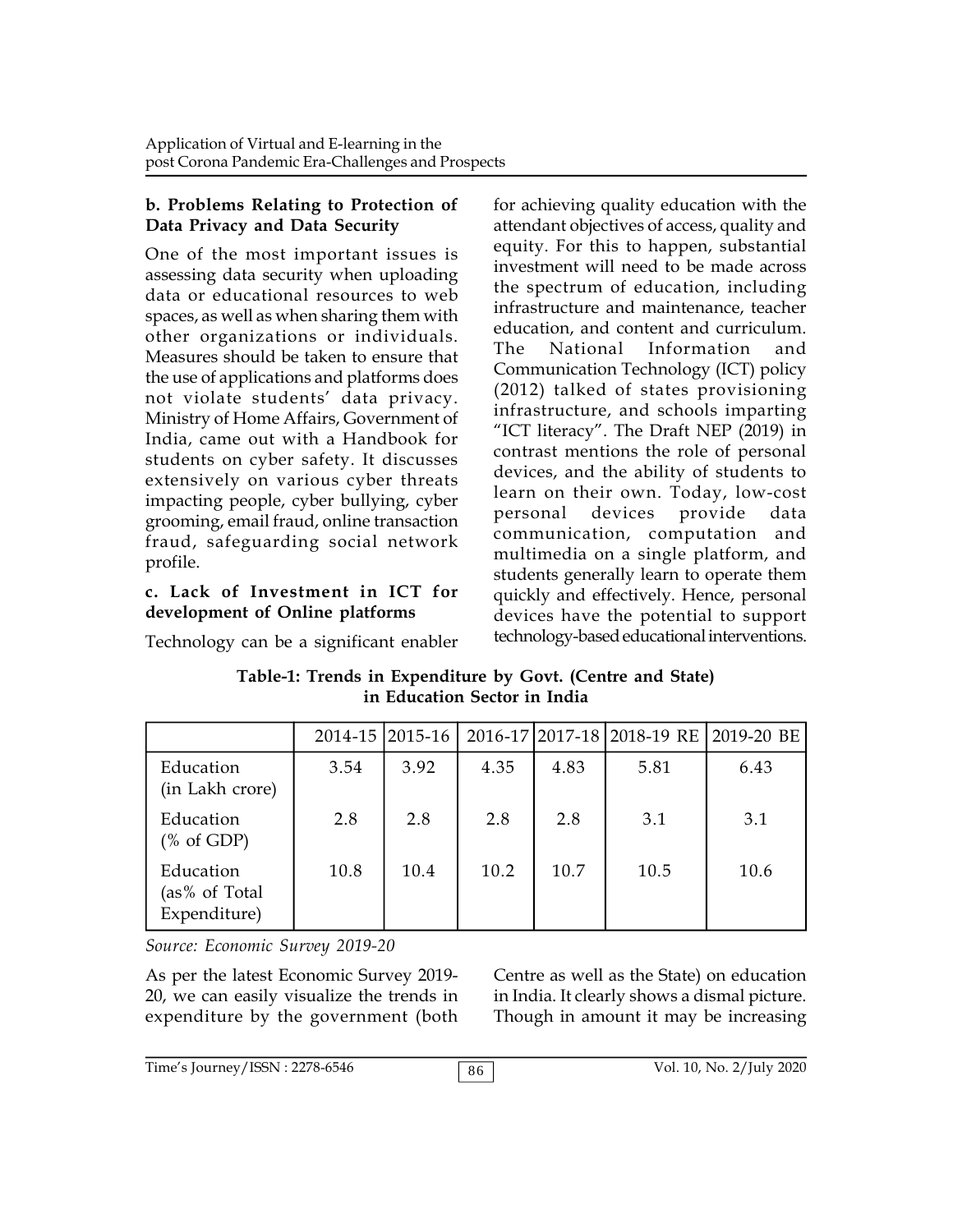overtime but if we calculate in real terms or if we look into the figures of education as a percentage of GDP, we will find it is more or less stagnant at a meager 3 percent level. The same kind of picture emerges when we try to see it as a percentage of total expenditure. This amount of investment is very low for up gradation of infrastructural facilities in backward and rural areas. Moreover, there are many occasions where the institutions actually fail to receive any grant in practice.

#### **a. Lack of Training and Motivation for Teaching Faculty**

The transition to online mode has raised questions for the faculty about their capability to deal with the existing technology. The teaching faculty not exposed to the ICT to adopt themselves to teach through virtual lectures. One of the factors responsible is the age of teachers as a good percentage belongs to the 55 years or more categories. Moreover, there is also lack of motivation both from the government and from the teaching faculty as there is no incentive or rules which makes it binding for every institution. Also, many colleges, universities do not have internet or Wi-Fi facility or enough infrastructure or resources to facilitate online teaching with immediate effect.

# **Policy Suggestions and Conclusions**

Realizing the above drawbacks, India government in his  $11<sup>th</sup>$  plan allocated \$16 billion on ICT and vocational training, out of which \$9 billion were given for setting up of ICT labs for leaning computer based

programmes and EDUSAT centre for distance learning programmes. The residual \$7 billion was allotted for National Skill Development Programme for training through virtual centres, while the 12 plan spent \$20 billion on IT. The government is making effort to create online libraries under National Mission on Education through Information and Communication Technology (NME-ICT). Recently it has also emphasized on supporting and promoting Free and Open Source Software (FOSS) to make IT accessible by majority of the people. Colleges and Universities in many states have received grants from the governments to change traditional classroom to virtual classroom. Besides this the education sector has continued to receive projects build on the basis of public-private partnership model. Many private players are coming forward to invest in this sector. Moreover, the growth of online learning may lead to new startups and enterprises focused on the rapid conversion of classroom courses to online or on other aspects of this mode of learning.

It's really a testing time for the world as well as for India. Whether we can overcome the challenges of life and livelihood and concentrate on the transition from a traditional style of classroom learning to use of digital platform for e-learning, is really huge question. It not only depends on the extension of facilities from the government and other agencies but also on the demand and accessibility of those platforms by all sections of the students.